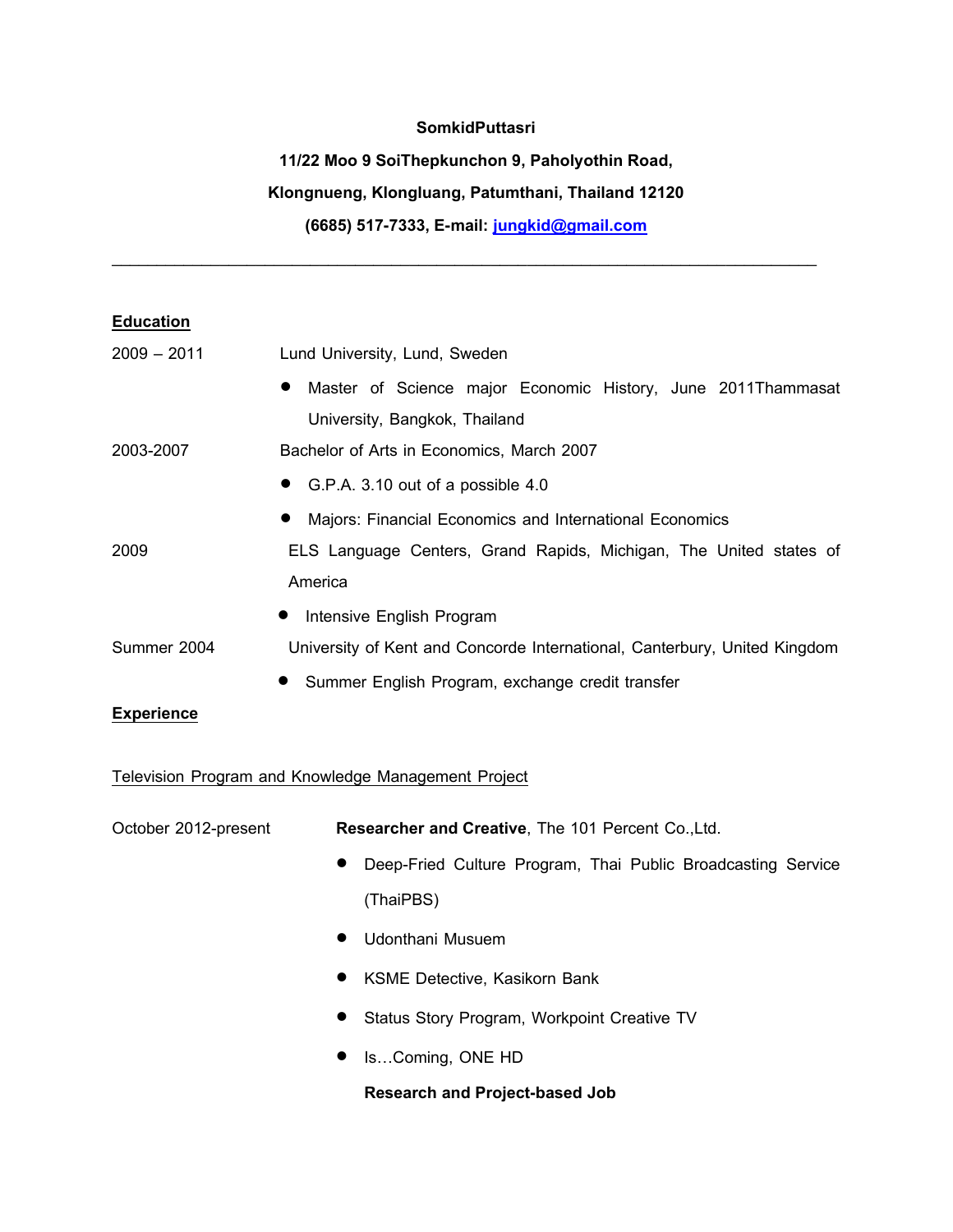Researcher, Womenomics, New Trends for Business Opportunities Project, Office of Knowledge Management and Development (Public Organization) – OKMD

August 2010 – September 2012 **Program Researcher,** Siam Agenda Television Program, Thai Public Broadcasting Service (ThaiPBS)

April 2007 – January 2009 Research Assistant at WTO Watch Project, funded by the Thailand Research Fund

August - September 2008 Editorial Assistant of the book, *"60th Years of Thai Economy: 60th of Faculty ofEconomic, Thammasat University"***,** the project of 60th anniversary Faculty of Economic, Thammasat **University** 

June – July 2008 Editorial Team of the book, "*SYMPOSIUM NO. 31*", academic seminar of Faculty of Economics, Thammasat University, 2008

April – May 2006 **Trainee** with Investment Strategy and Policy Bureau, The Board of Investmentof Thailand

June 2004 – October 2004 Tutored principle of economics in teacher's assistant program for 1st years economic students

### **Awards**

| April 2006    | Honorable mention for short story competition in topic "The New Era" |
|---------------|----------------------------------------------------------------------|
|               | of Politicin Youth's Views", Democrat Party                          |
| February 2007 | Certificate for selected paper in seminar course                     |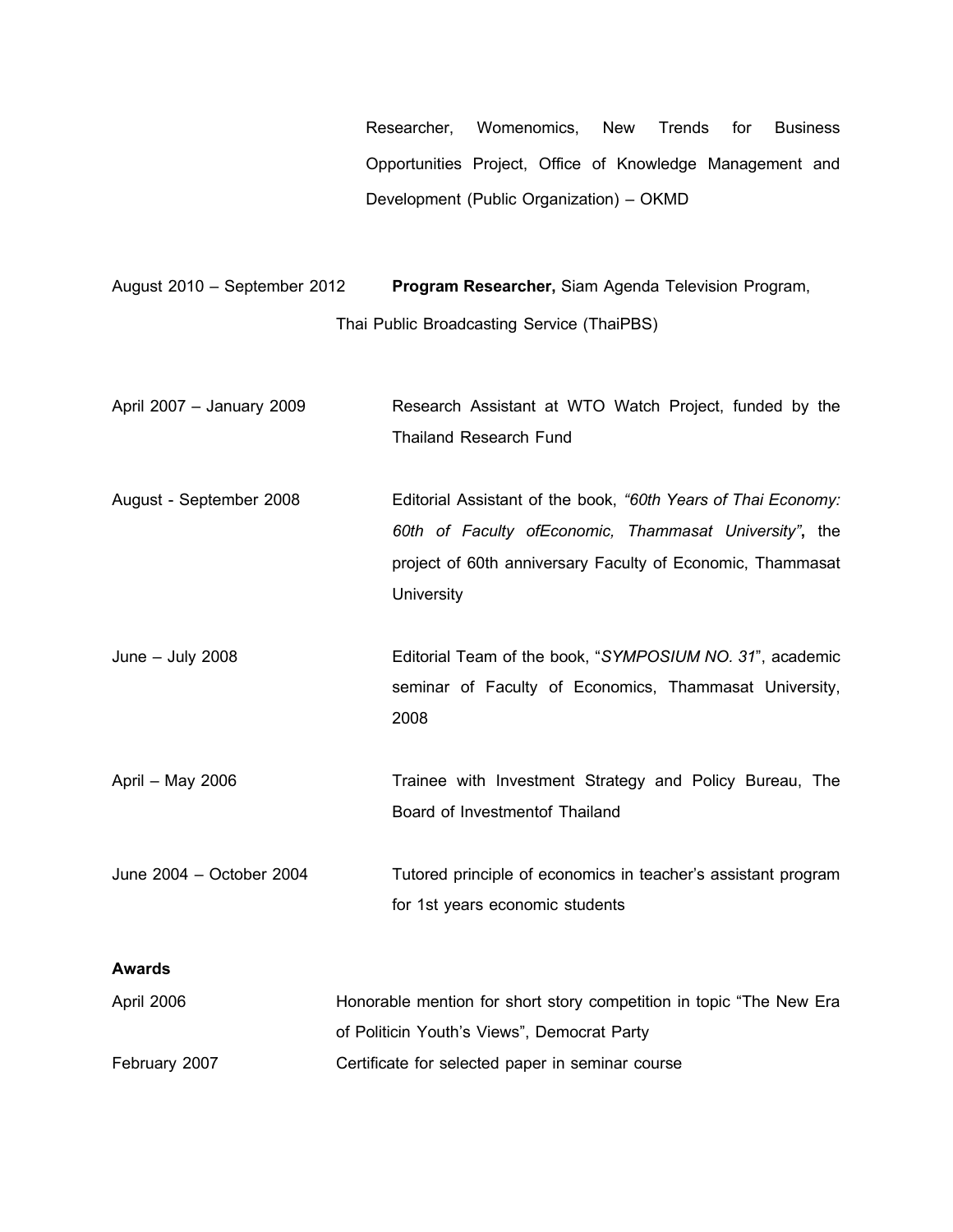#### **Skills and**

Speaking, Reading, Listening and Writing in Thai (Fluent) and English (Good) Speaking and Listening in Laos (Good) and Vietnamese (Good) **Computer** Microsoft Office, Adobe Photoshop, SPSS

### **Activities**

**Presentation** 

Urbanizations, New Trends for Business Opportunities Project, Office of Knowledge Management and Development (Public Organization) – OKMD, Thailand, June 2015

- Seminar session on international economics "Political economy of constructing comparative advantage in Korean Film industry" at Faculty of Economics, Thammasat University, Thailand, February 2007
- Commentator on the 'Best Seminar Work of 2006' in Eco-academic Festival, at Faculty of Economics, Thammasat University, Thailand, January 2007

Academic discussions

 Founders and head coordinators of The Dead Poet Society group (DPS),which is an economic students' study group in Faculty of Economics, Thammasat University.

#### **Publication**

Column **Microscope column** (monthly, in Thai), ThaiPublica online news agency, since June 2012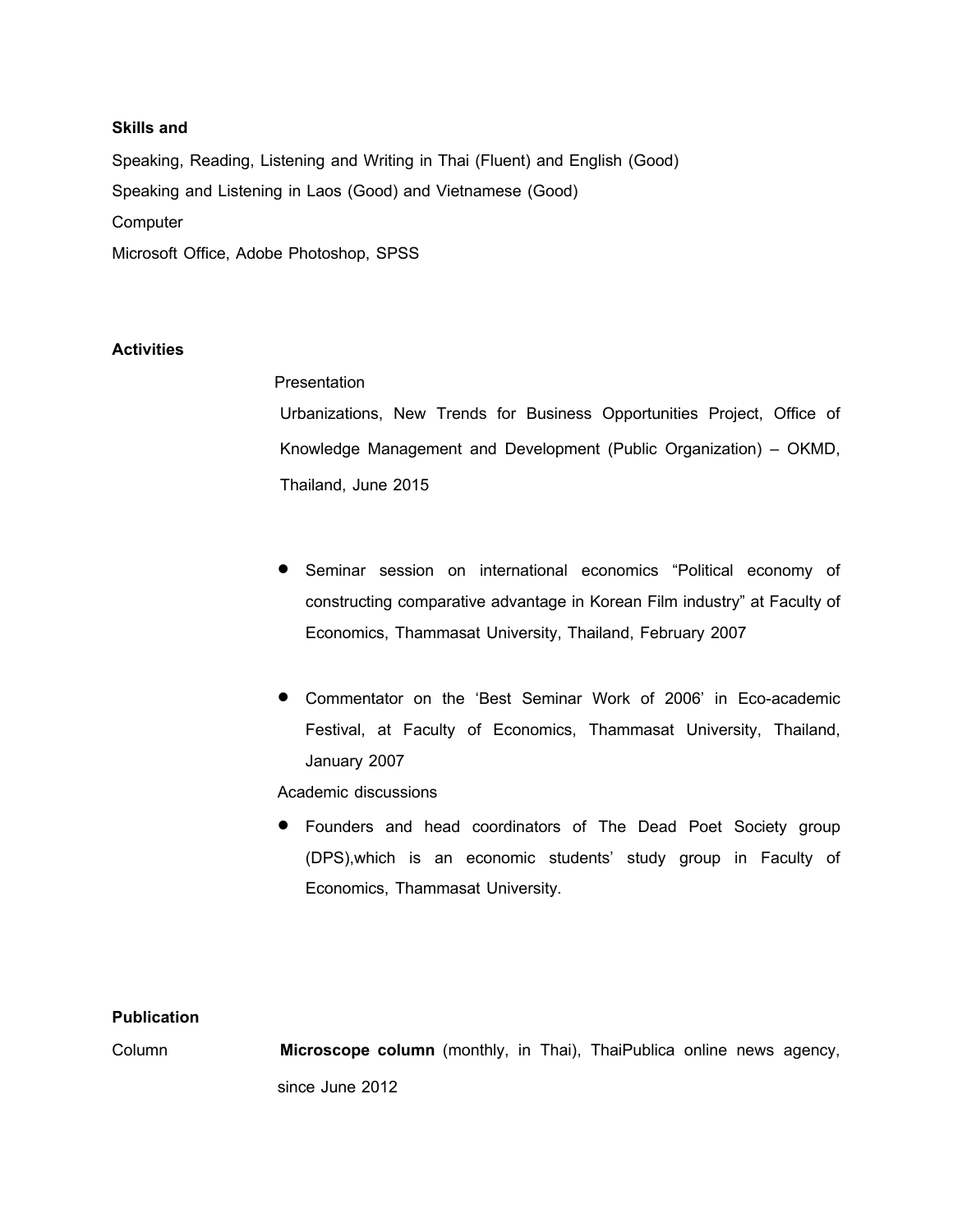**Book** 

SomkidPuttasri (2008) **Free Trade Agreements in Southeast Asia.**Current Issues Paper No. 9 Bangkok: WTO Watch Project, funded by the Thailand Research Fund. ------------------- (2009) **ASEAN and Free Trade Agreements.** Current Issues Paper No. 10, Bangkok: WTO Watch Project, funded by the Thailand Research Fund.

------------------- (2009) **Textile and Clothing in Post ATC.** Bangkok: WTO Watch Project, funded by the Thailand Research Fund.

#### **Articles**

| SomkidPuttasri (2007) "From Washington Consensus to Mexico Consensus",            |
|-----------------------------------------------------------------------------------|
| WTO WATCH Newsletter, WTO Watch Project, Volume 4(3), pp. 30-31.                  |
| ------------------- (2007) "The Progress of US-Malaysia FTA") WTO WATCH           |
| Newsletter, WTO Watch Project, Volume 4(4), pp. 46-48.                            |
| ------------------- (2007) "US-China Dispute Settlement: The 3 Cases" WTO         |
| WATCH Newsletter, WTO Watch Project, Volume 4(4), pp. 39-41.                      |
| ------------------- (2008) "Bush Move FTAs Forward", <i>WTO WATCH</i>             |
| Newsletter, WTO Watch Project, Volume 5(2), pp. 47-48.                            |
| ------------------- (2008) "China and News Zealand concluded FTA", <i>WTO</i>     |
| WATCH Newsletter, WTO Watch Project, Volume 5(3), pp. 36-37.                      |
| ------------------- (2008) "Freshly' of WTO: Ukraine", WTO WATCH                  |
| Newsletter, WTO Watch Project, Volume 5(3), pp. 45-46, 48.                        |
| ------------------- (2008) "Indonesia and FTAs" <i>WTO WATCH Newsletter</i> , WTO |
| Watch Project, Volume 5(1), pp. 16-25.                                            |
| ------------------- (2008) "Indonesia and Japan concluded FTAs" WTO WATCH         |
| Newsletter, WTO Watch Project, Volume 5(1), pp. 45-46, 48.                        |
| ------------------- (2008) "New Members of WTO in 2007" <i>WTO WATCH</i>          |
| Newsletter, WTO Watch Project, Volume 5(2), pp. 1, 38-39.                         |
| ------------------- (2008) "Singapore and the Way of FTAs", WTO WATCH             |
| Newsletter, WTO Watch Project, Volume 5(3), pp. 25-35.                            |
| ------------------- (2008) "Sino-Philippines Agricultures Agreement: Reasons      |